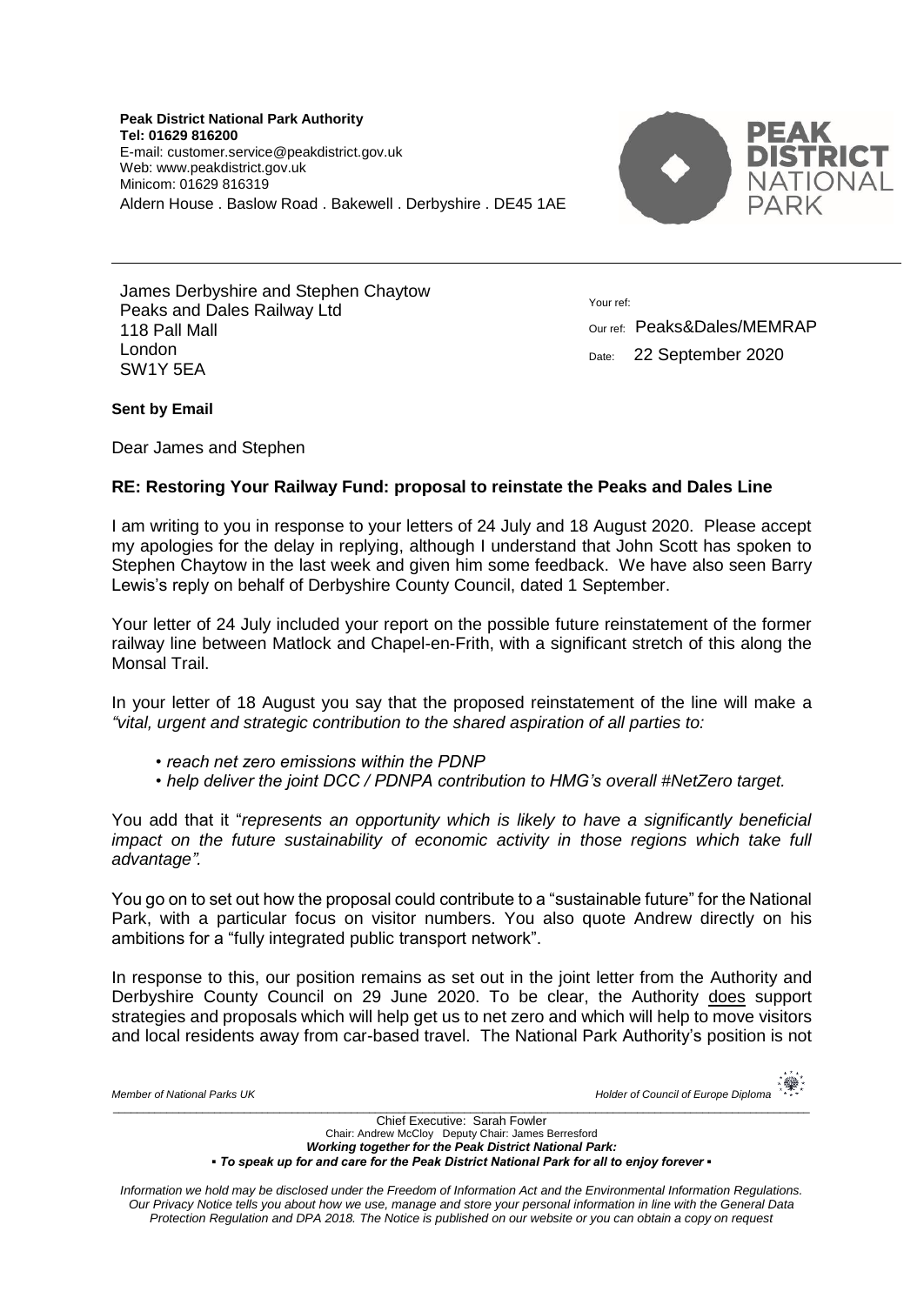an "anti-rail" stance but a pro-sustainable and active travel stance. We support investment in the existing rail connection along the Hope Valley line as we think this provides an opportunity for residents and visitors to access parts of the National Park, whilst providing a Manchester to Sheffield/East Midlands Mainline (and in future HS2) connection. Network Rail is already committed to a project to increase capacity on the Hope Valley rail line that is due to be completed by the end of 2023. As the County noted in their response, this should resolve many of the issues around freight services, from the quarries in the Buxton area, which you raise and provide additional paths for passenger trains across the Park, connecting the East Midlands to the North West. We have been involved in discussions with Transport for the North about their strategy, which also covers the northern part of the National Park.

Our concern with your approach is that it is a single focus rail option, predicated on the reinstatement of the former line. It does not consider what other options there may be and which of these is the best option in terms of sustainable travel, carbon reduction, landscape impact and other considerations. Your proposal does not consider whether an integrated transport service with buses operating between Matlock and Buxton, coordinated with the train service, would provide a better option for the communities along this corridor – other than Bakewell, the former line does not directly serve any communities in the National Park. An integrated bus system would provide a more flexible, demand-responsive option, with significantly less environmental impact.

The second aspect of your proposal that raises significant concern for us is, as you know, the impact on the Monsal Trail. Since the reopening of the tunnels between Bakewell and Blackwell Mill in 2011, the use of the Monsal Trail as a multi-user activity route has increased enormously. This use has grown again since the release of the Covid-19 lockdown, with levels in July nearly double what they were last year. Our planning policy position on this is very clear – we seek to protect the trails as multi-user trails and require any proposals for rail use to provide an equally convenient alternative route. We also expect that route to be of similar quality as an experience and we would require the alternative to have an acceptable impact on the high quality landscape and environment through which it passes, otherwise this would, in itself, be a reason to oppose the scheme. Our starting point for this are the National Park purposes, set out in the Environment Act 1995.

In your letter of 18 August you have said that "*Our proposed relocation of the trail to a new, adjacent and permanent home, connected to every station along the route of the reinstated Peaks and Dales line, would enable rail-connected users of the Monsal Trail from surrounding core cities to travel to and from the National Park with their bicycles (using the proposed cycle carriages), or, better still, to support the local economy by hiring locally. The re-provisioning of the trail seems to us a relatively modest cost to preserve the economic and environmental well-being of central Derbyshire for those generations who follow us".*

Our Policy and Communities team, led by John Scott, have spoken to Stephen about this and met with the Buxton Town Team on 16 September; the Town Team are looking at improving walking and cycling routes into Buxton. I understand that the meeting was useful as it explored the possibilities for providing additional cycle routes in the Wye valley corridor, whether the Monsal Trail is displaced or not. Having heard what the Town Team have proposed, officers remain unconvinced that it is possible to retain the Trail or an equally convenient alternative route if the railway reinstatement takes place. Consequently, we do not consider that the "re-provisioning" would provide an acceptable alternative. None of the alternatives provide the same level, easy to navigate route that the Monsal Trail currently offers. We are also very concerned about the impact the new route and the works associated with on the exceptional quality of the valley through which it passes, especially in Cheedale, which is also an SSSI.